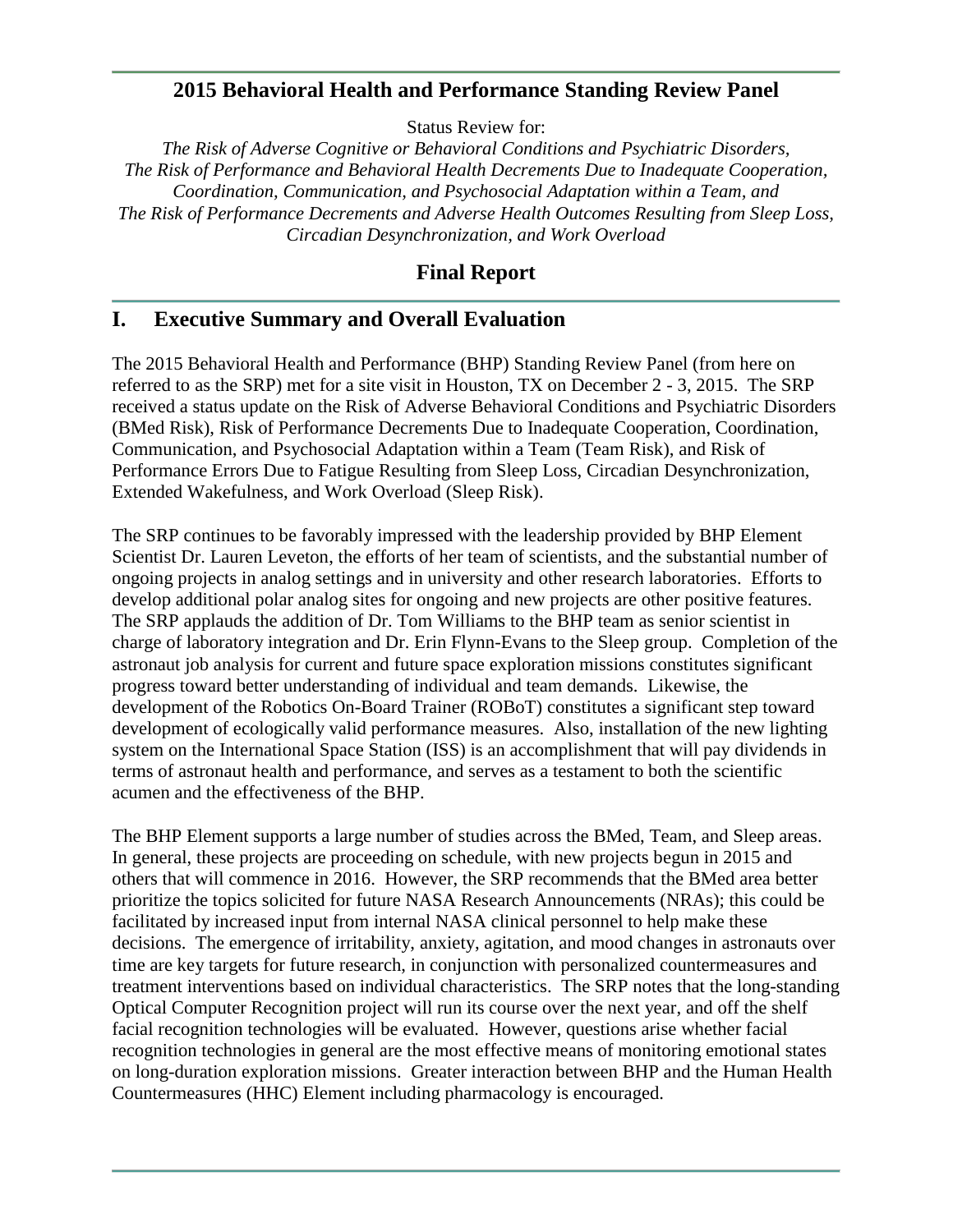The SRP considers individual personality traits to be an important aspect of team composition, but feels that an increased focus on training people to work together would also prove fruitful. This training would be based in part on team members understanding the personality characteristics of the individuals with whom they are working. The SRP appreciates the work on the evolution of a team over the long term, and feels that team training should be informed as well by efforts to understand this evolution. In a similar vein, the SRP felt that attention must be given to the possibility that intimate (e.g., romantic) relationships may be formed among crew members during long-duration exploration missions that are expected to last up to three continuous years. If such relationships, although unintended, should develop there is a strong potential for a negative impact on overall team performance.

Leadership dynamics at team and multiple team system (MTS) levels needs greater attention, particularly in light of communication delays and increased autonomy in future long-duration exploration missions. The effects of a stable crew vs. rotating mission control teams and associated power dynamics needs greater attention as well.

Based on the 2014 recommendation of the SRP, the SRP is pleased to note the new or extended engagement with military research personnel and/or established military laboratories to leverage their prior and current work on mathematical sleep/performance prediction modeling, sleep/alertness medications, the effects of small team isolation (i.e., submariner research), and potential solutions for novel nutrition or food stability issues (i.e., Army nutritional programs).

Research on individualized sleep medication administration protocols is a positive feature of the Sleep portfolio. Greater attention to the effects of stimulant medications is recommended since at least some categories of these medications are being utilized in space operations but are often not mentioned in the research portfolio. The Sleep team is encouraged to assess the relationship between sleep symptoms and other somatic symptoms, as well as the effects of sleep loss on emotional regulation and team interactions. When considering the impact/efficacy of existing or new medications, input from clinical pharmacology would be useful as well. The SRP recommends de-emphasizing single nucleotide polymorphisms (SNPs) at this point in time. Such studies, even "targeted gene" studies, require larger Ns than those typically available for inhouse studies by NASA. Therefore, it is suggested that SNP research, while interesting and clearly relevant, be relegated to "tech watch" status for the time being.

Encouragement of principal investigators (PIs) to attend national and international conferences would help them identify new trends, methods, and collaborations, as well as offering opportunities to present their findings to a wide audience. Authors of literature and evidence reviews funded by the HRP should be expected or even required to submit their work for publication in peer-reviewed journals. External review of these products also could provide feedback on the thoroughness of the reviews and whether the authors have considered a wide range of perspectives.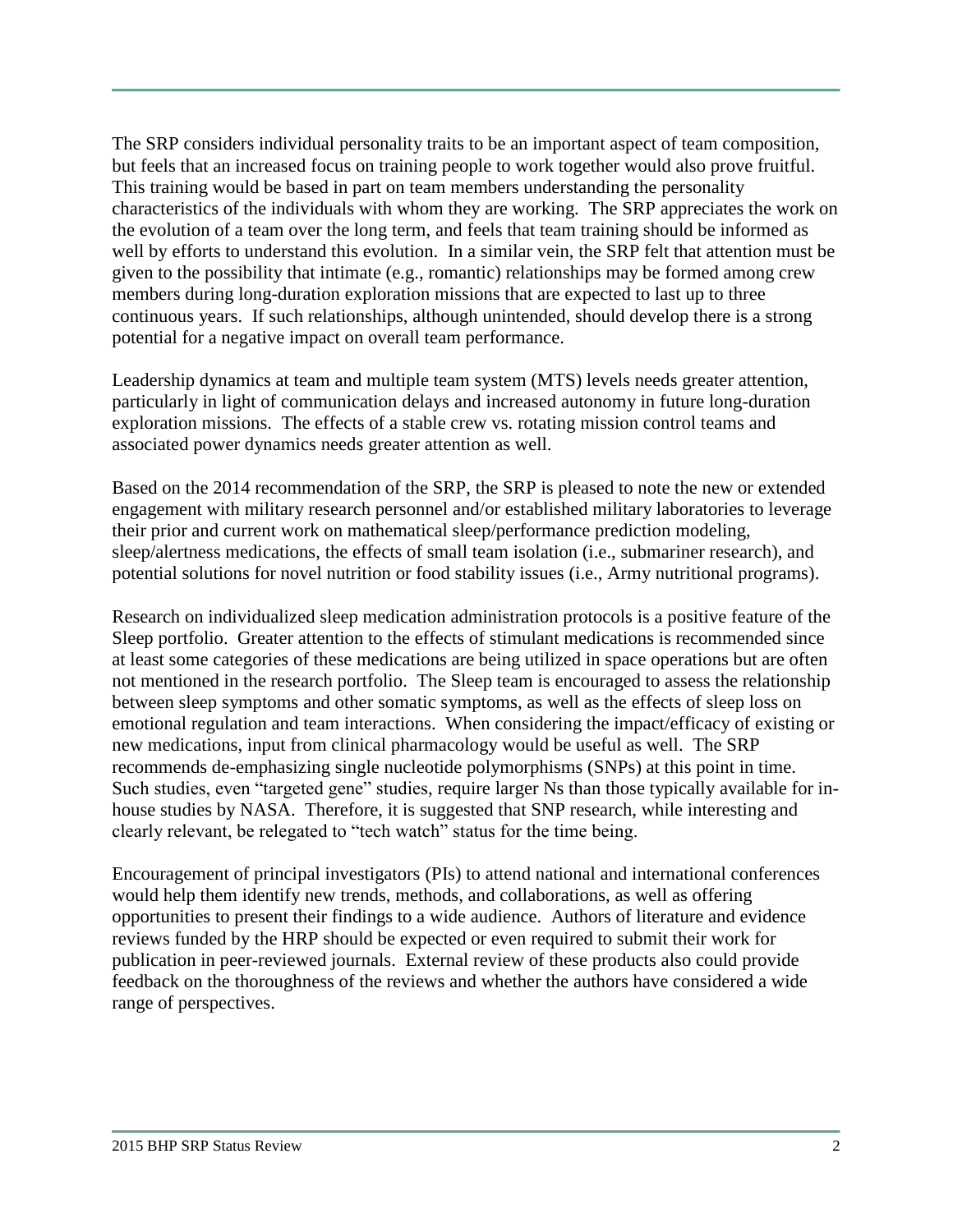## **II. Comments regarding the Risk of Adverse Cognitive or Behavioral Conditions and Psychiatric Disorders (BMed Risk) Status Review**

- The BMed area has considerable momentum evidenced by the range of projects in both laboratory and analog settings. In addition to literature and evidence reviews, there are a number of empirical research projects ongoing  $(N=13$  active NRAs), five new projects will begin in 2016, and five projects have been completed. Pending NRAs on Effects of Well-Being on Performance and Biological Basis for Emotional Support increase the range of topics being addressed. With the large number of NRAs at various stages of completion, the SRP looks forward to learning which proposals are ultimately selected for funding. It is the SRP's hope and expectation that some new highly-qualified PIs/laboratories will be afforded opportunities to contribute, thus expanding the range of valid and useful perspectives/inputs from a larger pool of subject matter expertise, as recommended in the 2014 SRP review.
- The SRP notes that the long-standing Optical Computer Recognition project will run its course over the next year, and that efforts will be made to evaluate off-theshelf facial recognition programs. However, questions arise concerning the efficacy and effectiveness of facial recognition programs in general for monitoring stress and other negative emotions on long-duration exploration missions.
- The portfolio needs a clear prioritization of efforts. The emergence of irritability, anxiety, agitation, and mood changes should be key targets for future research. Because the population of astronauts is small, an approach that incorporates personalized countermeasures/interventions may be feasible and especially effective.
- There appears to be a lack of significant collaboration with flight surgeons; input from NASA and other clinicians should be helpful in prioritizing future NRA topics. Input from those with significant experience in psychopathology, clinical psychology, or psychiatry would increase the productivity of the BMed group.
- The Dr. Davis crossover study with radiation effects might benefit from collaboration with the Armed Forces Radiobiological Research Institute (AFRRI). The study itself is very creative and Dr. Davis clearly reached out to other groups when designing the study. If the initial findings presented at the SRP meeting are confirmed, the implications regarding the potential utility of dopaminergic medications in space are considerable. The relationship between dopaminergic (and other) medications and radiation constitutes a worthwhile avenue for future research.
- Adaptive learning systems for psychology (e.g., PROMIS®, also known as Patient Reported Outcome Measurement Information System) would be relevant for dimensional approaches rather than reinventing fatigue studies.
- The literature on mindfulness is clearly relevant in terms of countermeasures. Dr. Ellen Langer is well-published in this area, but has a somewhat unique perspective. The SRP recommends that input/contributions from subject matter experts (SME) representing a broader range of perspectives be solicited.
	- o In general, it is helpful if literature reviews reflect more than a single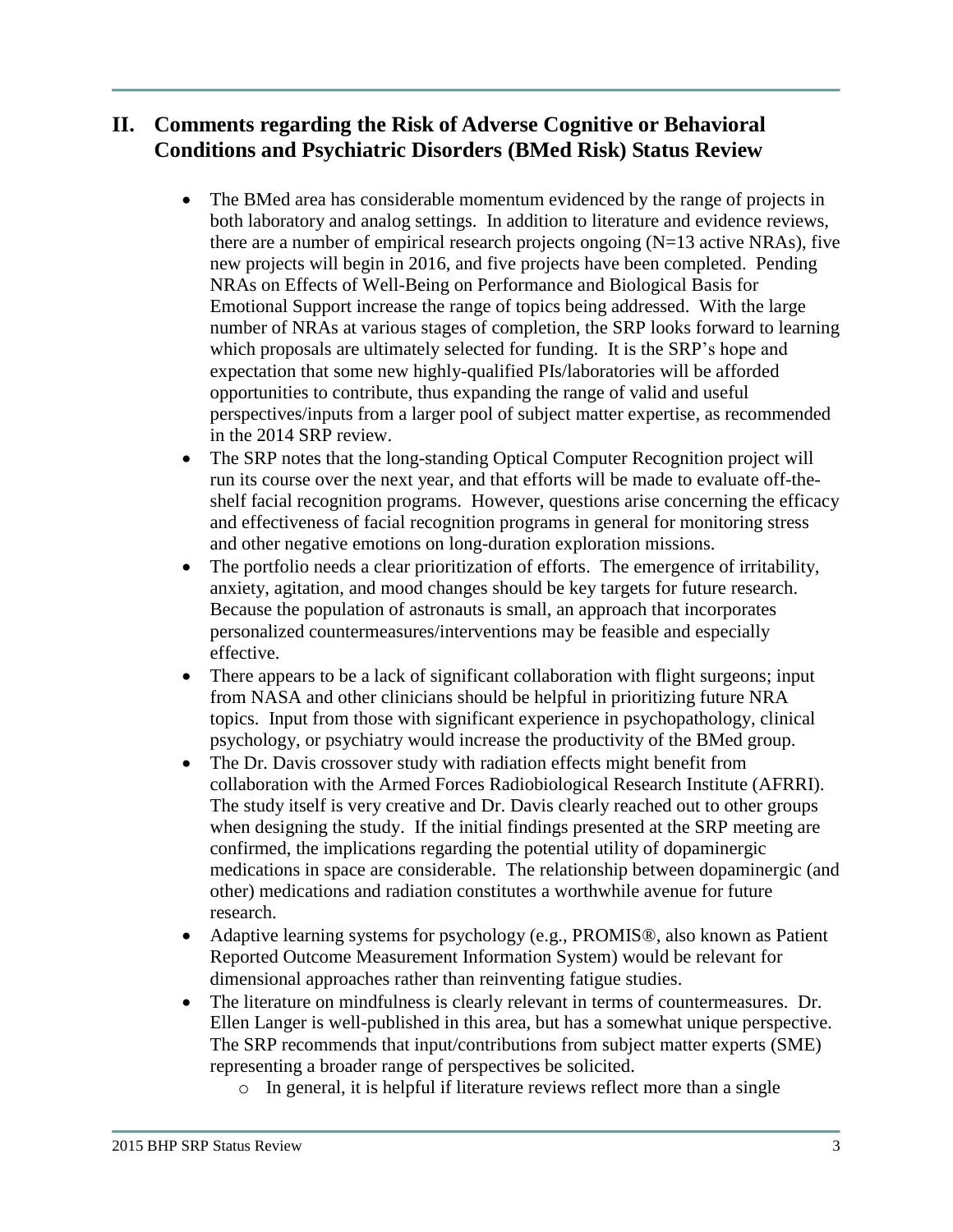perspective. The questions or countermeasures being addressed should be kept in mind during these reviews.

 A rigorous initial peer review by SMEs chosen by NASA should be conducted as an initial step in preparation of a condensed version of a literature or evidence review for submission to a refereed scientific journal.

# **III. Comments regarding the Risk of Performance and Behavioral Health Decrements Due to Inadequate Cooperation, Coordination, Communication, and Psychosocial Adaptation within a Team (Team Risk) Status Review**

- Overall, the research portfolio appears well managed and thoroughly covers a substantial range of relevant topics.
	- o The job analysis was well done.
	- o The Tannenbaum team debrief tool and study, for example, were both very interesting.
- The SRP has great appreciation for the research requirements (RR) process in establishing the basic questions (e.g., task switching, multiple team systems (MTS) work).
- Although work on team composition is important and necessary, training people to work together may ultimately prove most critical to mission success. Such training would focus on team members developing sensitivity to the individual differences of their team members, and how to deal with these differences. There is ambiguity about the usefulness of composition data, per se.
- Team-level balance ideas around composition are a good step.
	- o Intra-individual balance (trait patterns, trait profiles) should be explored, rather than considering traits in isolation.
	- o Attention to levels of variability of traits is important. Traits that do not vary in the astronaut population do not require a great deal of attention.
	- o Dispositional self-awareness and self-regulation should be a focus of training and traits-related research.
- Consideration of the development of intimate relationships (e.g., romantic) within a crew is important, in terms of effects on overall team performance. Such relationships can alter power dynamics in teams.
- There is a need for greater consideration of leadership dynamics (i.e., different forms of collective leadership), dynamic delegation, and boundaries spanning within the MTS at team and MTS levels, especially in light of communication delays and increased autonomy.
- Expand the current focus on dynamic and temporal aspects of teamwork (i.e., moving between levels of interdependence). What changes as one moves between different phases of a performance episode (e.g., between the crew and mission control on the return journey)? Consideration of social network patterns may be helpful.
- The SRP recommends greater consideration of the topic of positive and negative aspects of rotating membership, especially in ground crews as part of MTSs. This issue is particularly acute in long-duration missions where there are no rotations in the flight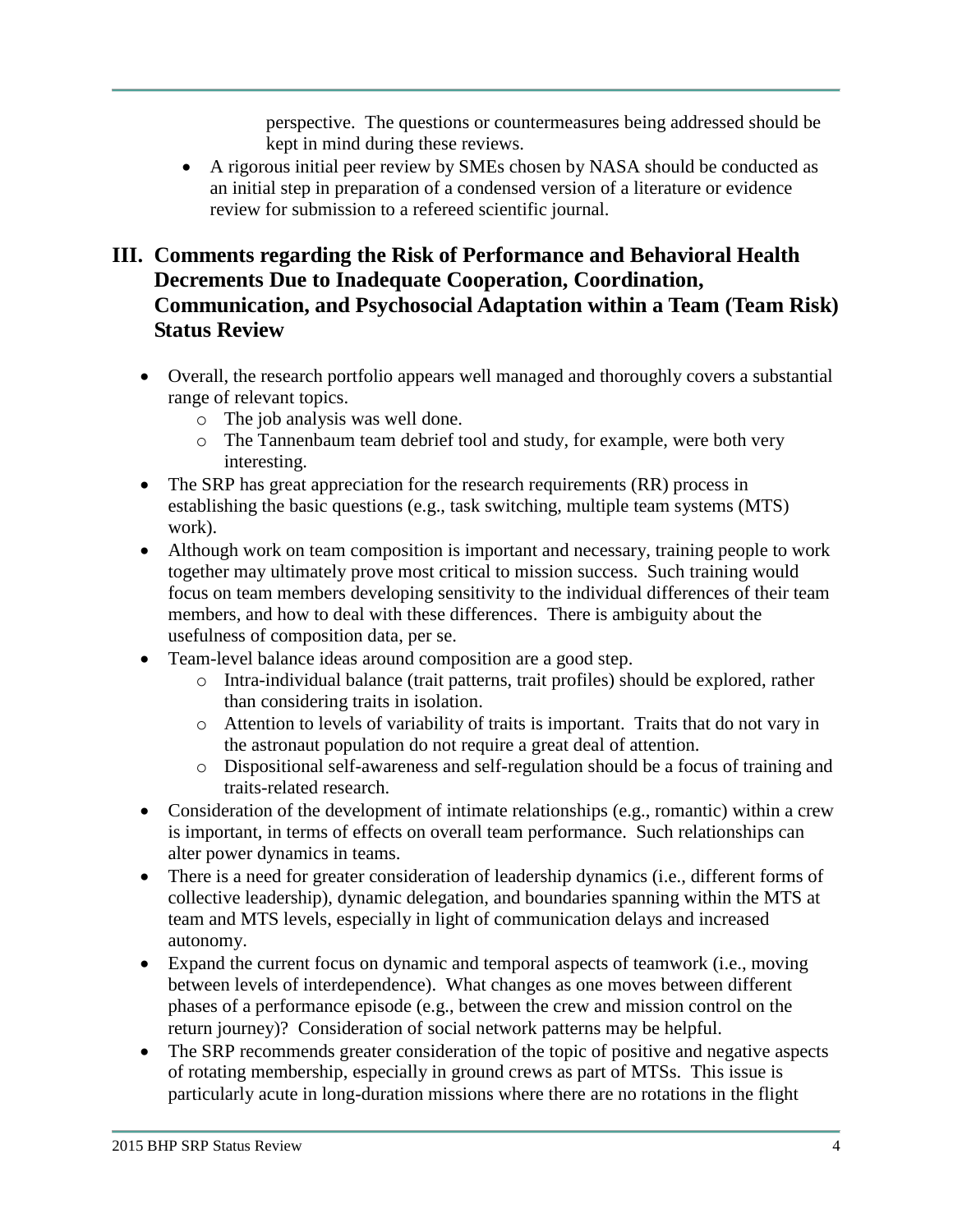crew.

- The SRP appreciates the focus on the evolution of a team over the long term.
- The SRP was pleased to see the juxtaposition of topics of sleep and circadian rhythms with team connections. Social network methods might be useful for assessment of the evolution of team dynamics over time.

# **IV. Comments regarding the Risk of Performance Decrements and Adverse Health Outcomes Resulting from Sleep Loss, Circadian Desynchronization, and Work Overload (Sleep Risk) Status Review**

- The SRP is favorably impressed by the progress made over the past year and the team's adoption of prior suggestions from the SRP.
	- o Engagement with military researchers/laboratories to assess prior work carried out in the field of sleep/alertness medications is a highly positive step.
- The increased focus on individual countermeasures and individual differences in general is a positive development.
	- o The study with Dr. Johnston and colleagues on individualized sleep-medication protocols reflects this emphasis nicely.
- Refinement and installation of the new lighting system onboard ISS is a significant success in terms of optimizing circadian adjustment and acute alertness via an environmental modification.
- "Work overload" does not deserve the prominence it is given in the Risk title. This term seems to be rather poorly defined in the present context, and while "workload" may affect sleep opportunities, it is just one of many factors that should be considered.
- Work on the stimulant side of sleep and alertness affecting medications needs to be given more attention. It seems likely that both types will be included in the onboard armamentarium during long-duration missions, with operational exigencies informing the decision of whether and when to utilize one or the other.
	- o With regard to an expanded stimulant focus, the Sleep group needs to interface with BMed to consider and prepare for the potential that some stimulant medications may precipitate psychopathological effects in susceptible individuals.
- Sleep inertia and adrenergic emergency response have interplay, such that the latter may diminish the sleep inertia in a true emergency, although certain medications may downplay this response.
	- o Further analysis of the scope of the problem of sleep inertia on performance following abrupt awakening is necessary to best prioritize resources before applying further effort to this issue.
- The team is encouraged to assess the relationship between sleep symptoms and other somatic symptoms (e.g., pain, allergy) as well as the potential sleep/wake effects of treating these somatic problems. Input from clinical pharmacology would be useful.
- The effects of sleep loss and/or sleep disturbance on emotional regulation deserves more attention. Sleep-loss-related emotional reactivity would likely impact teamwork, performance, and psychological health, and thus should be a focus of research, interfacing with BMed and Team areas.
- The SRP recommends de-emphasizing SNPs at this point in time. This work requires a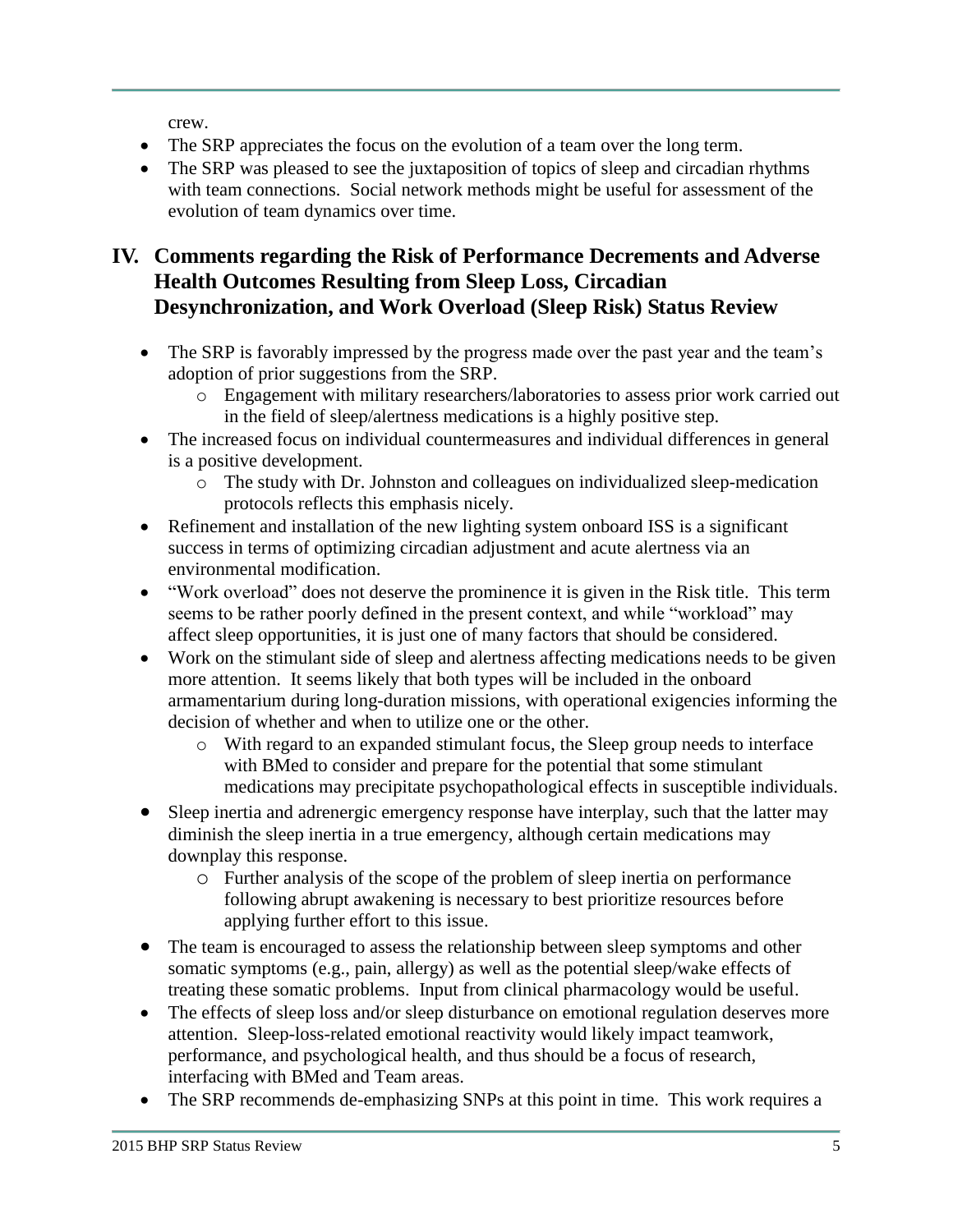large N to reach useful and/or definitive conclusions, and thus currently should be left to basic researchers.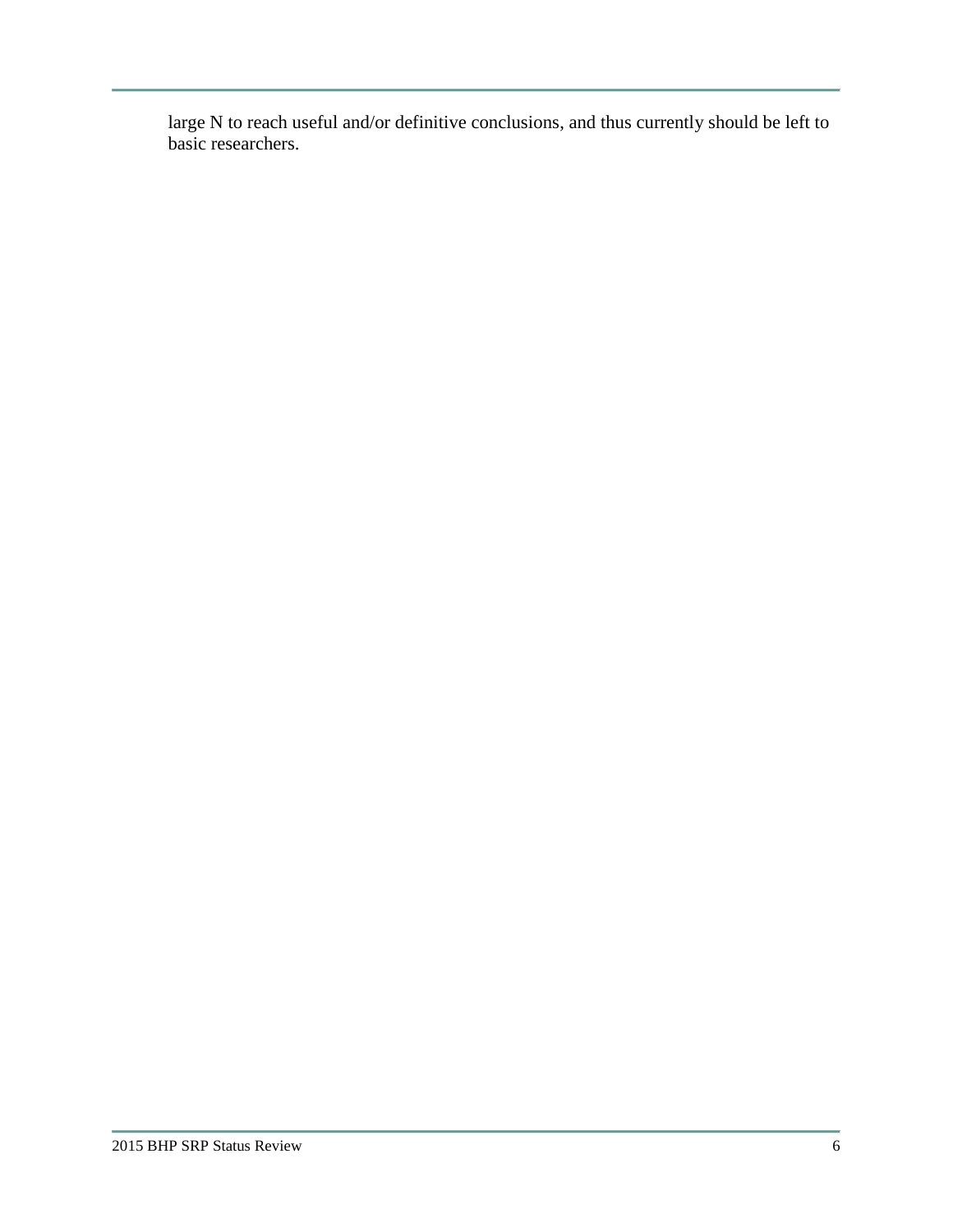**V. 2015 BHP SRP Status Review: Statement of Task for the Risk of Adverse Cognitive or Behavioral Conditions and Psychiatric Disorders, the Risk of Performance and Behavioral Health Decrements Due to Inadequate Cooperation, Coordination, Communication, and Psychosocial Adaptation within a Team, and the Risk of Performance Decrements and Adverse Health Outcomes Resulting from Sleep Loss, Circadian Desynchronization, and Work Overload**

The 2015 Behavioral Health and Performance (BHP) Standing Review Panel (SRP) will participate in a Status Review that will occur via a site visit with the Human Research Program (HRP) Chief Scientist (or designee) and members of the BHP Element. The purpose of this review is for the SRP to:

- 1. Receive an update by the HRP Chief Scientist (or designee) on the status of NASA's current and future exploration plans and the impact these will have on the HRP.
- 2. Receive an update on any changes within the HRP since the 2014 SRP meeting.
- 3. Receive an update by the Element or Project Scientist(s) since the 2014 SRP meeting.
- 4. Participate in a discussion with the HRP Chief Scientist (or designee) and the Element regarding possible topics to be addressed at the next SRP meeting

The 2015 BHP SRP will produce a report/comments from this status review within 30 days of the 2015 update. These comments will be submitted to the HRP Chief Scientist and copies will be provided to the BHP Element and also made available to the other HRP Elements. The 2015 SRP Final Report will be made available on the Human Research Roadmap public website [\(http://humanresearchroadmap.nasa.gov/\)](http://humanresearchroadmap.nasa.gov/).